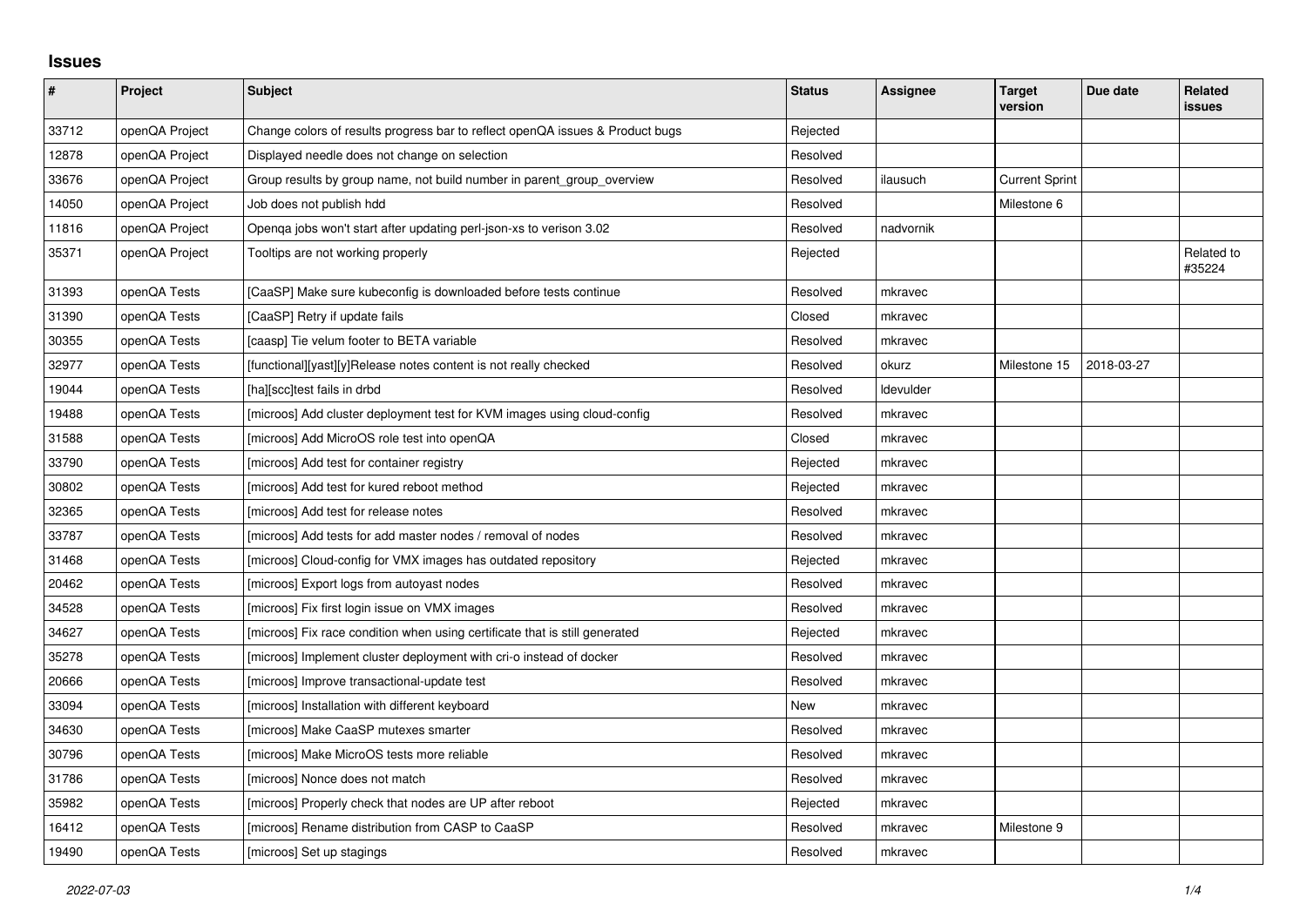| #     | Project      | <b>Subject</b>                                                                                                                                | <b>Status</b> | <b>Assignee</b> | <b>Target</b><br>version | Due date   | Related<br>issues         |
|-------|--------------|-----------------------------------------------------------------------------------------------------------------------------------------------|---------------|-----------------|--------------------------|------------|---------------------------|
| 20908 | openQA Tests | [microos] Setup CaaSP 2.0 in openQA                                                                                                           | Resolved      | mkravec         |                          |            |                           |
| 20684 | openQA Tests | [microos] Split stack controller tests into modules                                                                                           | Resolved      | mkravec         |                          |            |                           |
| 19468 | openQA Tests | [microos] test fails in oci install                                                                                                           | Resolved      | mkravec         |                          |            |                           |
| 33730 | openQA Tests | [microos] Test fails to find conformance test results                                                                                         | Resolved      | mkravec         |                          |            |                           |
| 35613 | openQA Tests | [microos] Test fails to reboot                                                                                                                | Closed        | mkravec         |                          |            |                           |
| 20686 | openQA Tests | [microos] Test for cluster updates                                                                                                            | Resolved      | mkravec         |                          |            |                           |
| 33112 | openQA Tests | [microos] Test images-next                                                                                                                    | Resolved      | mkravec         |                          |            |                           |
| 35137 | openQA Tests | [microos] Test openQA workers realiability under load                                                                                         | Closed        | mkravec         |                          |            |                           |
| 27991 | openQA Tests | [microos] Test retry on failed orchestrations                                                                                                 | Resolved      | mkravec         |                          |            |                           |
| 23420 | openQA Tests | [microos] Test that /var/lib/docker is on separate partition                                                                                  | Resolved      | mkravec         |                          |            |                           |
| 36135 | openQA Tests | [microos] Update cloud-config ntp section                                                                                                     | Rejected      | mkravec         |                          |            |                           |
| 31519 | openQA Tests | [microos] Update repository is ready in transactional-update test on kubic                                                                    | Resolved      | mkravec         |                          |            |                           |
| 34672 | openQA Tests | [microos] Use mixed case for node names                                                                                                       | Resolved      | mkravec         |                          |            |                           |
| 35530 | openQA Tests | [microos] Worker nodes fail to login after reboot                                                                                             | Resolved      | mkravec         |                          |            |                           |
| 14288 | openQA Tests | [Migration] SMT fails to finish in time when openga is under load                                                                             | Rejected      |                 |                          |            |                           |
| 17366 | openQA Tests | [sle][functional] Autoyast verify module is failing                                                                                           | Resolved      | riafarov        | Milestone 9              |            | <b>Blocks</b><br>#20064   |
| 17396 | openQA Tests | [sle][functional] gensslcert times out after 600s because it cannot find a suitable prime number                                              | Resolved      | okurz           | Milestone 13             |            | Is duplicate<br>of #19536 |
| 31033 | openQA Tests | [sle][functional][sle12sp4][medium] test fails in remote_target - mirror repo added to settings with<br>"Media1" but folder is called "Media" | Resolved      | riafarov        | Milestone 14             | 2018-02-13 |                           |
| 18558 | openQA Tests | [sle][functional][u][hard][investigation] Snapper tests run too long                                                                          | Resolved      | SLindoMansilla  | Milestone 17             | 2018-07-03 | Related to<br>#31351      |
| 17358 | openQA Tests | [sle][functional]Text is mistyped in yast2_i module                                                                                           | Resolved      |                 | Milestone 11             | 2017-11-08 |                           |
| 17372 | openQA Tests | [sle][tools]Installation medium from parallel job in inaccessible                                                                             | Rejected      |                 |                          |            |                           |
| 16216 | openQA Tests | [sles][functional] gedit can be unreliable trying to close the "save"-dialog (wait_screen_change)                                             | Resolved      | okurz           |                          |            |                           |
| 17420 | openQA Tests | [sles][functional][s390x] Test fails in vnc_two_passwords                                                                                     | Resolved      | okurz           |                          |            |                           |
| 14198 | openQA Tests | [sles][functional]Licenses are not displayed for add-ons installed from network                                                               | Resolved      | okurz           |                          |            |                           |
| 13598 | openQA Tests | [sles][functional]Test module sles+extratests has inconsistent results                                                                        | Resolved      | zluo            | Milestone 7              |            |                           |
| 18554 | openQA Tests | [tools] DIE short read for zire data                                                                                                          | Rejected      | okurz           |                          |            |                           |
| 9656  | openQA Tests | Add name to RAID array during partitioning                                                                                                    | Closed        | mkravec         |                          |            |                           |
| 16612 | openQA Tests | Autoyast installation does not have second stage on CaaSP                                                                                     | Resolved      | mkravec         |                          |            |                           |
| 14164 | openQA Tests | Autoyast license test use wrong devices                                                                                                       | Resolved      | mkravec         |                          |            |                           |
| 13212 | openQA Tests | Bernhard user is not default login choice                                                                                                     | Resolved      | dzyuzin         |                          |            |                           |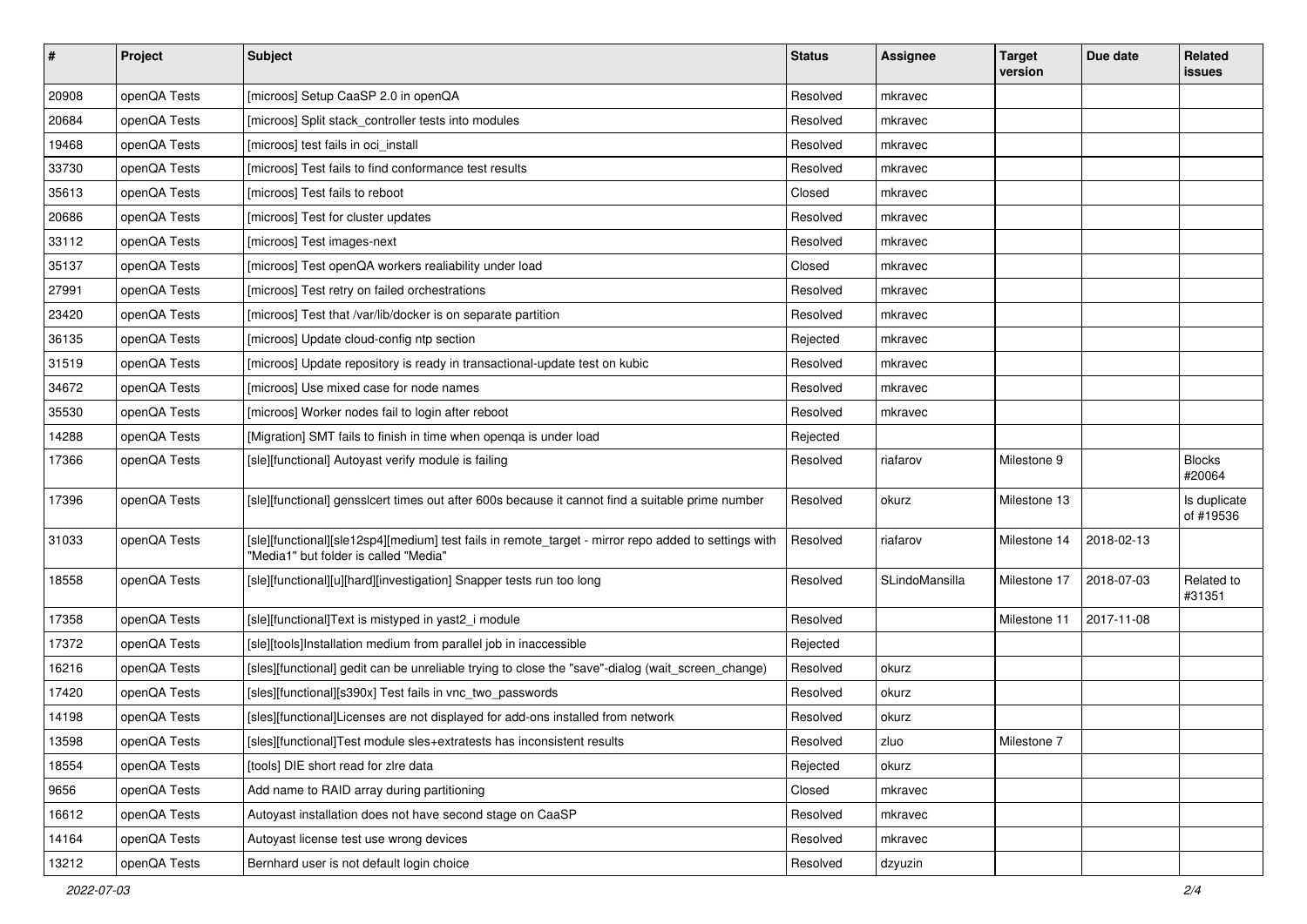| $\vert$ # | Project      | <b>Subject</b>                                                                                               | <b>Status</b> | <b>Assignee</b> | <b>Target</b><br>version | Due date | Related<br>issues                                |
|-----------|--------------|--------------------------------------------------------------------------------------------------------------|---------------|-----------------|--------------------------|----------|--------------------------------------------------|
| 11656     | openQA Tests | Check that system can not be installed without accepting the license                                         | Resolved      | mkravec         |                          |          |                                                  |
| 13698     | openQA Tests | Crash test is failing                                                                                        | Resolved      | michalnowak     |                          |          |                                                  |
| 19624     | openQA Tests | File '/repodata/repomd.xml' not found on medium                                                              | Rejected      | okurz           |                          |          | Is duplicate<br>of #19470                        |
| 11310     | openQA Tests | fix failing update tests                                                                                     | Resolved      | mkravec         |                          |          |                                                  |
| 15574     | openQA Tests | Fix generated autoyast profile or test module                                                                | Resolved      |                 |                          |          |                                                  |
| 19618     | openQA Tests | Grub2 needle is not matched after reboot                                                                     | Resolved      | qmsu            |                          |          | Related to<br>#19242                             |
| 16390     | openQA Tests | Installation does not start in textmode                                                                      | Rejected      |                 |                          |          |                                                  |
| 17376     | openQA Tests | Login check types types invalid characters                                                                   | Resolved      | michalnowak     |                          |          |                                                  |
| 13726     | openQA Tests | Multipath tests fail after completion                                                                        | Resolved      |                 |                          |          |                                                  |
| 16110     | openQA Tests | Network restart detection in yast2_lan_restart is not reliabe                                                | Resolved      | dzedro          |                          |          |                                                  |
| 13214     | openQA Tests | Next button is ignored in user_settings but works on second try                                              | Resolved      | mkravec         |                          |          | Related to<br>#14102                             |
| 13210     | openQA Tests | OpenQA is testing SP1 instead of SP2                                                                         | Closed        | mkravec         |                          |          | Is duplicate<br>of #13156                        |
| 14828     | openQA Tests | Registration uses invalid key aarch64                                                                        | Resolved      |                 |                          |          |                                                  |
| 17546     | openQA Tests | Set up SLES-JeOS-SP3 in openQA                                                                               | Resolved      | mkravec         |                          |          |                                                  |
| 13600     | openQA Tests | Shutdown action is not completed                                                                             | Resolved      | okurz           |                          |          |                                                  |
| 15586     | openQA Tests | Tar fails because file changed during archive creation                                                       | Resolved      | okurz           |                          |          |                                                  |
| 15578     | openQA Tests | Test fails in glxgears - command does not exist because packagekit was masked during package<br>installation | Resolved      | okurz           | Milestone 4              |          | Related to<br>#13004                             |
| 16368     | openQA Tests | Test fails in online migration setup                                                                         | Resolved      | mitiao          |                          |          | Related to<br>#16718                             |
| 16364     | openQA Tests | Test fails in register_system because of short timeout                                                       | Resolved      | mitiao          |                          |          |                                                  |
| 16212     | openQA Tests | Test fails in vnc_two_passwords                                                                              | Resolved      | mkravec         |                          |          |                                                  |
| 16054     | openQA Tests | Test fails in yast2_nis after job restart                                                                    | Resolved      | mkravec         |                          |          |                                                  |
| 16056     | openQA Tests | Test fails in yast2_tftp                                                                                     | Resolved      | michalnowak     |                          |          |                                                  |
| 17844     | openQA Tests | Test mysql srv is not reliable                                                                               | Resolved      | okurz           |                          |          |                                                  |
| 16208     | openQA Tests | Test results are inconsistent in yast2 http                                                                  | Resolved      | zluo            |                          |          |                                                  |
| 16210     | openQA Tests | Test results are inconsistent in yast2 samba                                                                 | Resolved      | michalnowak     |                          |          |                                                  |
| 19056     | openQA Tests | Tests try to create filesystem on root partition instead of additional disk                                  | Resolved      | okurz           |                          |          | Related to<br>#19380, Has<br>duplicate<br>#19256 |